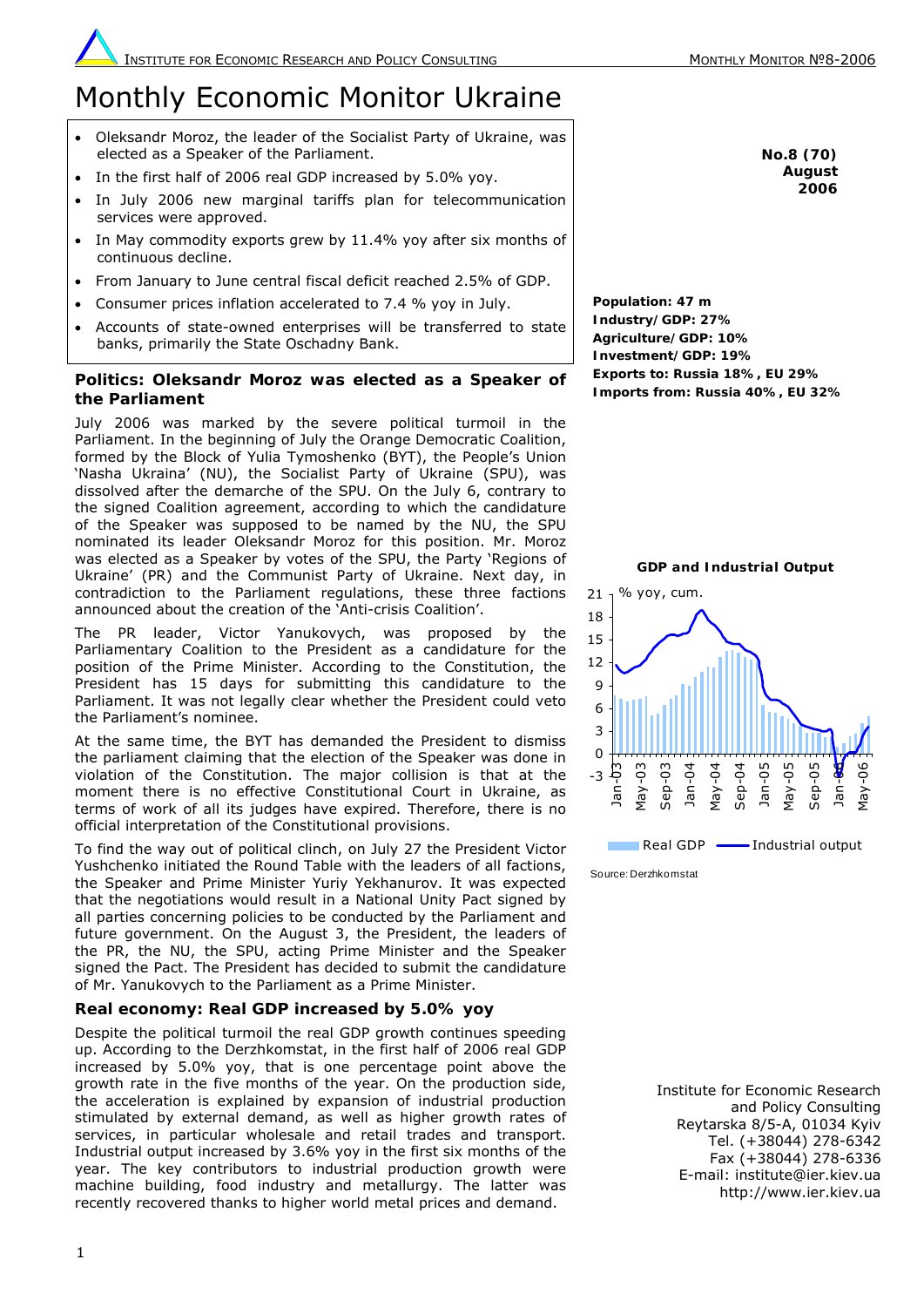**INSTITUTE FOR ECONOMIC RESEARCH AND POLICY CONSULTING MONE AND MONTHLY MONITOR Nº8-2006** 

On the demand side, in the first quarter the major driving force for growth was households' consumption that grew by 19.7% yoy. The second important component of 2006 growth was a recovery of investment activity. In the first quarter the real gross accumulation of fixed capital grew by 8.2% yoy as compared to 2.3% yoy decline in the same period of 2005. Drop in external demand was a key stumbling block for real GDP growth in the first quarter: the real exports of goods and services reduced by 19.9% yoy, while real imports grew by 5.6% yoy allowing to satisfy growing domestic demand. However, exports started to recover in the second quarter, contributing to acceleration of real GDP growth.

### **Sectoral trends: The government continues increasing tariffs to cost-covering levels**

*Energy***.** In July the National Electricity Regulation Commission (NERC) approved plan for electricity households' tariffs adjustment to a cost covering level. According to the plan, households' tariffs are to be increased by 25% each half a year till April 2008. If the Ministry of Justice registers the respective decree of the NERC, the electricity tariffs for households will increase by 25% to UAH 0.24 kW·h from September 1, 2006. This will become the second tariff increase this year, contributing to a higher cost covering, reduction of crosssubsidization in the industry, and improvement of financial viability of energy sector. However, the calculations of the cost covering tariffs and scope of the increases should be more transparent in order to convince the public about the justifiability of tariffs increases.

*Telecommunication.* In July 2006 the National Commission of the Communication Regulation approved new marginal tariffs plan for telecommunication services. According to the plan, domestic fixed line tariffs are to be increased in two stages. On the first stage, from July 15, the fee for usage of fixed line services will be increased by 35% and on the second stage, from November 1, by another 15%. At the same time, international calls will become cheaper thus increasing the competitiveness of Ukrtelecom on this segment of the market. This step allows reducing the cross-subsidization of local calls by international calls. The question of improving quality of Ukrtelecom services remains open.

*Privatization***.** From January to July the State Property Fund collected UAH 160 m of privatization receipts or 8% of annual plan. In July there were announced several relatively big privatization tenders, in particular sale of 76% shares of leading carriage-building enterprise Luganskteplovoz at UAH 292 m starting price. It is likely that selling price will be above this level since there are at least 5 potential bidders for this enterprise. But announced tenders seem insufficient for fulfilling UAH 2 bn privatization plan for 2006.

# **External sector: The exports grew by 11.4% yoy in May**

May became the month of changing trend in exports. Thanks to increased world metal prices and demand the monthly exports grew by 11.4% yoy in dollar terms after six months of continuous decline. However, this change has not yet altered the net cumulative figures. According to the Derzhkomstat, in the first five months of 2006 commodity exports declined by 0.9% yoy in dollar terms, while imports grew by 24.4% yoy. As a result, the cumulative commodity trade balance remained negative at USD 2.6 bn compared to positive balance of USD 0.8 bn in the same period of the previous year.

The NBU published the preliminary information on the balance of payments figures in the first half of 2006. As estimated, the current account remained in deficit at USD 0.9 bn or 2.1% of GDP. Commodity exports increased by 1.5% yoy in dollar terms, thanks to the positive trend started in May. The growth of imports was 19.0% yoy. The commodity trade deficit was at USD 2.1 bn. The net inflow of FDI is estimated at high USD 2.3 bn compared to USD 0.6 bn in the same period of 2005 due to investments in construction and transport, as well as purchases of Ukrainian banks by foreigners. Thus, current account deficit was fully financed by FDI.

**Real GDP components growth:**

 **demand side** 25  $\frac{1}{2}$ 20 15 10 5 0  $\frac{5}{10}$ GDP Government consumption consumption Government  $2\sqrt{5}$  sports Households consumption consumption cap. accum. cap. accum. Exports g/s Imports g/s Gross fixed Gross fixed Households -5 Imports -10 -15 -20 ■Q1 2005 -25

Q1 2006







Source: Derzhkomstat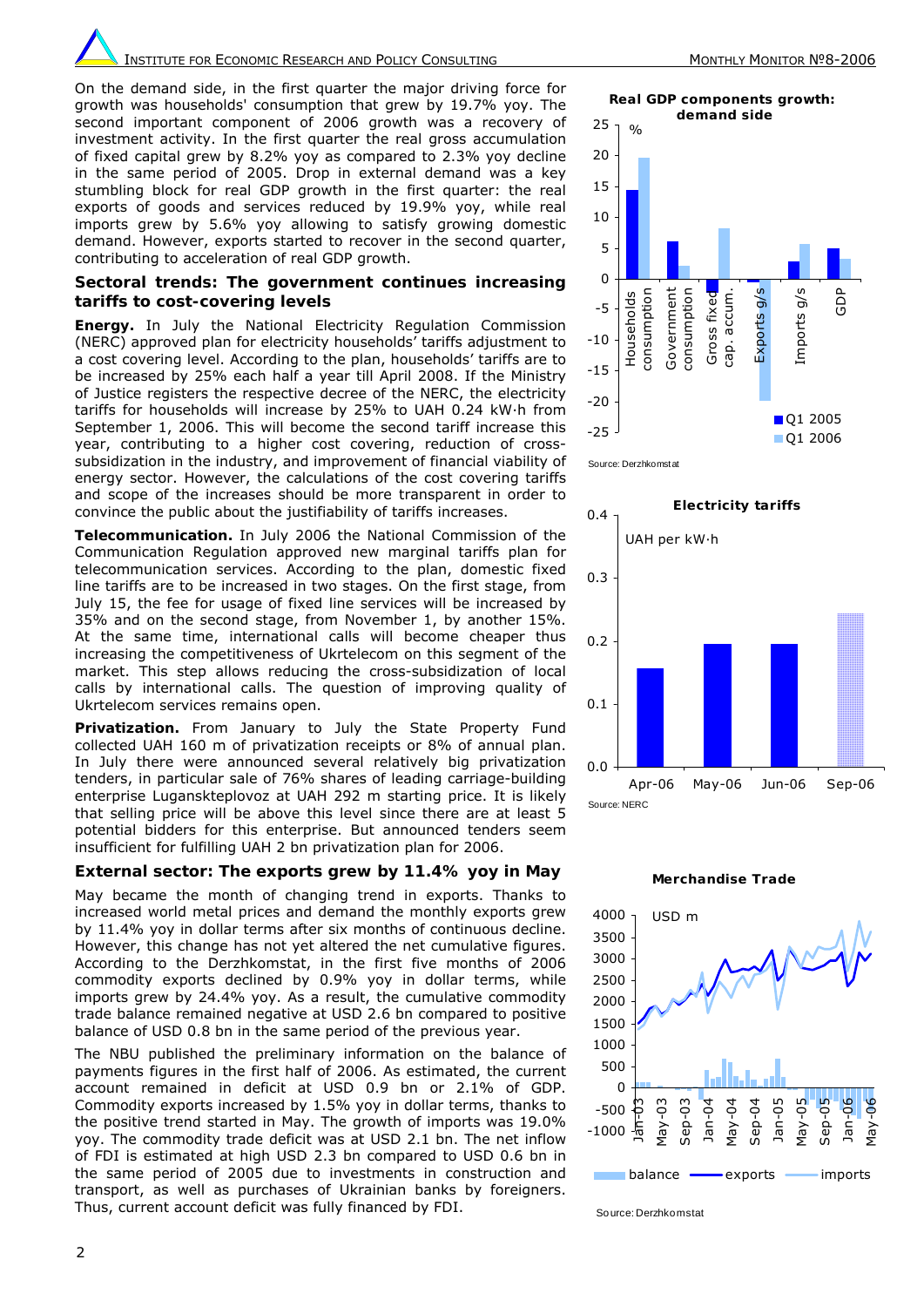**INSTITUTE FOR ECONOMIC RESEARCH AND POLICY CONSULTING MONE AND MONTHLY MONITOR Nº8-2006** 

#### **Fiscal policy: Central fiscal deficit reached 2.5% of GDP**

With a two-month delay the Parliament voted to take into account. though with some suggestions, the Guidelines of the fiscal policy for 2007 prepared by the government. Among other things, the deputies require the Cabinet of Ministers to reincarnate special economic zones and increase customs duties that were reduced in 2005. Furthermore, the Parliament has weakened expenditures cap, which was proposed by the government at 30% of GDP and suggests increasing social expenditures. The Parliament's suggestions revert the vector of the fiscal policy, contradict the strategy of the WTO accession and threaten fiscal and economic stability of the country.

From January to June central fiscal revenues were 2.2% above the target. As before, revenues from VAT and profits of state-owned enterprises are overexecuted by 14% and 25% respectively, while revenues from enterprise profit tax were underexecuted by 13.3%. Central fiscal expenditures were 6% below the target. The resulting central fiscal deficit reached UAH 5.1 bn (2.5% of GDP) and was predominantly financed at the expense of last year privatization receipts accumulated by the Treasury. During June the amount of free funds at the Treasury reduced from UAH 6.1 bn to UAH 4.1 bn.

#### **Social policy: Average monthly pension was UAH 441.8**

During first half of 2006 the own revenues of the Pension Fund, received primarily from the contributions paid on wage bills, were 7.1% above the target and totaled to UAH 25 bn. The central fiscal transfer reached UAH 9.5 bn, nearly half of which was transferred for financing deficit of the Pension Fund. As of July 1, average pension was UAH 441.8 per month. It will rise from October, when minimum pension will be increased from UAH 359 to UAH 366. If new Parliament does not increase minimum pension further this year, it is likely that the deficit of the Pension Fund will be in the limits approved by the government at UAH 7.3 bn.

#### **Monetary policy: Inflation accelerated to 7.4 % yoy**

Consumer prices inflation accelerated to 7.4 % yoy in July from 6.8 % yoy in June marking an end to five-month period of deceleration in price growth. Key factor contributing to acceleration of inflation was increase in gas tariffs in July. Price growth was moderated by the effects of continued ban on exports of livestock products to Russia and comparatively low rates of monetary expansion. Increases in administratively regulated tariffs and prices are expected to be the key factors contributing to inflation over next months.

In July, the NBU continued policies aimed at increasing banking liquidity and boosting bank demand for national currency deposits. In particular, the NBU decreased rates for secured and blank overnight credits by 0.5 percentage points to 9.5% and 10.5% respectively and further decreased reserve requirements for commercial bank deposits, contributing to increase in banking liquidity. The reserve requirements for deposits in national currency were decreased more than for equivalent deposits in foreign currency. The latter measure is aimed to decrease dollarisation of the banking system, which, according to the NBU officials, is a long-term goal of the NBU. Monetary base and money supply increased by 23.8% yoy and 39.3 % yoy respectively in July.

## **Financial markets: Accounts of state-owned enterprises will be transferred to state banks**

*Banking sector.* In July the Cabinet of Ministers approved a decision on transferring all accounts of state-owned enterprises from commercial banks to two state banks, primarily State Oschadny bank, with the aim to support the development of state banks. Later this month the Oschadbank was named as an authorized bank for servicing accounts of participants of wholesale electricity market. These decisions should be treated negatively as they will lead to unfair competition between banks and cause a risk that state banks will be involved in quasi-fiscal activities.



**Expenditures Deficit** 

Source: The State Treasury reports



Source: Derzhkomstat, NBU